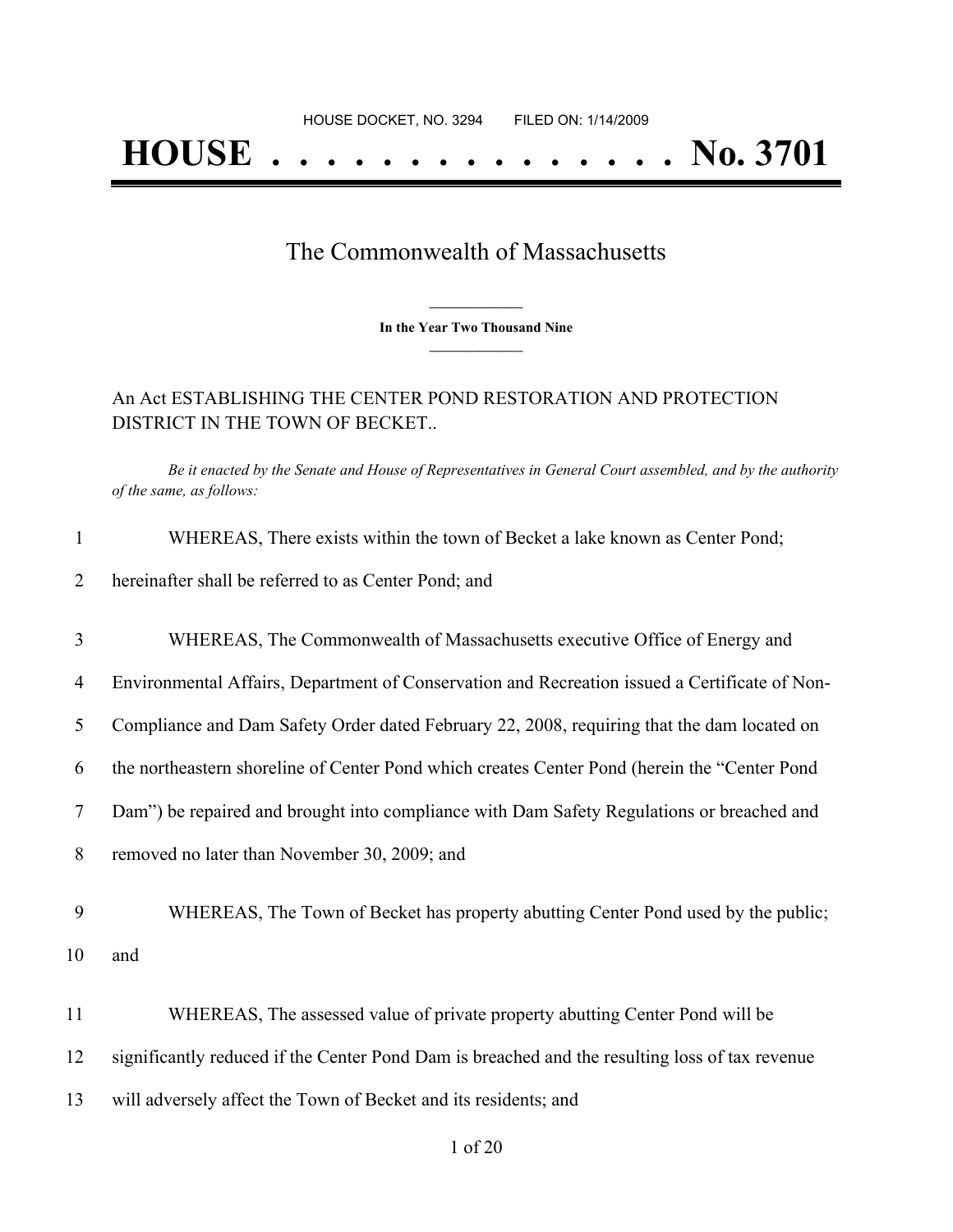| 14 | WHEREAS, Center Pond has in common with many other lakes in the Commonwealth,                       |
|----|-----------------------------------------------------------------------------------------------------|
| 15 | undergone in recent years substantial eutrophic deterioration, due in part to natural and unnatural |
| 16 | inflows of nutrients and organic matter, which have contributed to the deterioration of the lake    |
| 17 | for recreational use; and                                                                           |
| 18 | WHEREAS, There have come to exist various technological means that may be                           |
| 19 | employed to stabilize the eutrophic deterioration of lakes and thereby restore, preserve and        |
| 20 | enhance the recreational use of lakes by both private owners and the general public; and            |
| 21 | WHEREAS, Both Federal Government and the Commonwealth of Massachusetts have                         |
| 22 | recognized the substantial public benefit to be derived from the preservation and enhancement of    |
| 23 | the recreational and general environmental quality of such lakes and have developed funded          |
| 24 | programs to assist in the study, development and application of methods and means of protecting     |
| 25 | and rehabilitating same, and                                                                        |
| 26 | WHEREAS, In addition to the substantial public benefit to be derived from such efforts              |
| 27 | to preserve and enhance the recreational and environmental quality of Center Pond and also from     |
| 28 | the related development of increased public access for both bathing and boating there also exists   |
| 29 | substantial benefits to the owner/proprietors of land along and near the shoreline of Center Pond   |
| 30 | where such efforts not only provide direct recreational benefit to such proprietors but also assist |
| 31 | in the preservation and enhancement of their proprietary interest; and                              |
| 32 | WHEREAS, It is anticipated that such proprietors would, by the formation of a self-                 |
| 33 | governing district entity contribute equitably toward and assist in bringing the dam which creates  |
| 34 | Center Pond into compliance with Dam Safety Regulations and otherwise repair and maintain           |
| 35 | the said dam and also contribute equitably toward and assist in the development and                 |
|    |                                                                                                     |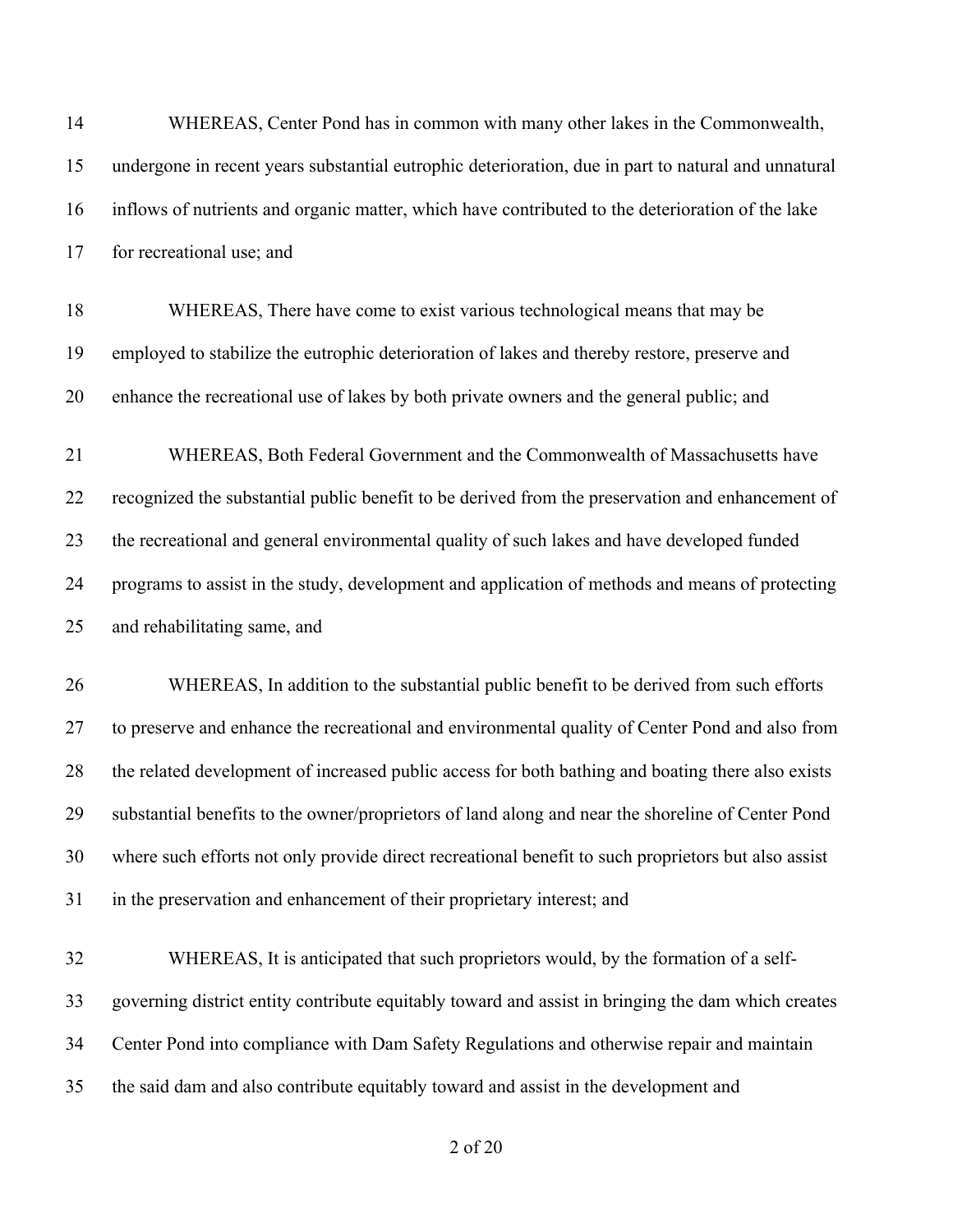| 36 | implementation of studies, projects and programs designed to preserve and enhance the            |
|----|--------------------------------------------------------------------------------------------------|
| 37 | recreational and general environmental quality of Center Pond including assistance in funding    |
| 38 | the operation and management thereof, acting at all times in concert with other local, state and |
| 39 | federal governmental units representing the interests of the general public.                     |
| 40 | NOW THEREFORE,                                                                                   |
| 41 | Be it enacted by the Senate and House of Representatives in General Court assembled,             |
| 42 | and by the authority of the same, as follows:                                                    |
| 43 | SECTION 1. There is hereby authorized to be created and established a district within            |
| 44 | the Town of Becket, known as the Center Pond Restoration and Protection District which, upon     |
| 45 | establishment in the manner hereinafter set forth shall constitute a body politic and corporate. |
| 46 | Said District shall be generally bounded and comprised as follows:                               |
| 47 | (1) The land embraced by those parcels of land assessed for real estate taxes by the             |
| 48 | Board of Assessors for the Town of Becket which (a) abut directly on the shoreline of the Center |
| 49 | Pond or (b) has improved property (defined herein as having a dwelling on such property) that    |
| 50 | does not abut directly on the shoreline and has a deeded access to Center Pond (herein           |
| 51 | collectively referred to as the "District Property") excluding, however, land owned by the       |
| 52 | Commonwealth of Massachusetts and its political bodies.                                          |
| 53 | SECTION 2. Owners of such District Property (herein referred to as the "Proprietors") in         |
| 54 | the District shall consist of the persons and entities owning or having an interest in land      |
| 55 | described in Section 1 above. For the purposes of this act, persons and entities shall be deemed |
| 56 | to not include the Commonwealth of Massachusetts or its political subdivisions.                  |
|    |                                                                                                  |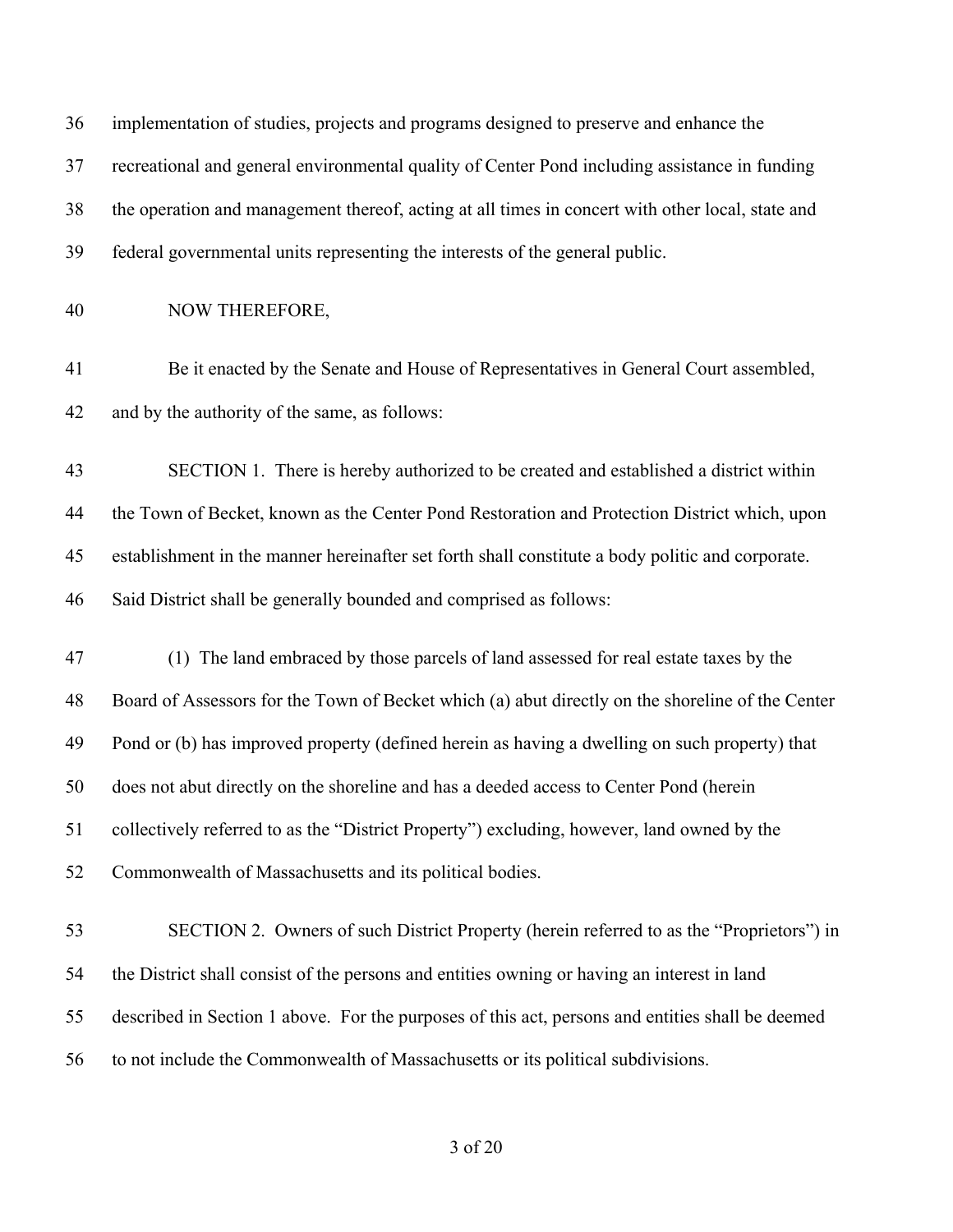SECTION 3. The District, upon establishment in the manner hereinafter set forth, shall have the following powers:

| 59     | A. To inspect, investigate, repair, maintain, protect, improve, reconstruct and construct           |
|--------|-----------------------------------------------------------------------------------------------------|
| 60     | the Center Pond Dam subject to the obtaining of necessary approvals from and, where required,       |
| 61     | under the supervision of appropriate local, state and federal governmental agencies including the   |
| 62     | Town of Becket, Department of Conservation and Recreation, the Office of Dam Safety,                |
| 63     | Environmental Protection, Fisheries, Wildlife and Recreational Vehicles (or divisions, boards       |
| 64     | and successors thereof).                                                                            |
| 65     | B. To initiate and coordinate research and surveys for the purpose of gathering data on             |
| 66     | the lake, related shore lands, watershed and the drainage basin and other matters directly          |
| 67     | pertaining to the reclamation, protection and maintenance of the lake for general recreation use.   |
| 68     | C. . To manage, control and supervise Center Pond Dam, equipment and facilities                     |
| 69     | necessary or appropriate in the accomplishment of the purposes of this Act, including but not       |
| 70     | limited to weed control and water level control, provided always the level of Center Pond shall     |
| 71     | be maintained at an adequate level between June 1 and October 15, unless dangerous to do so,        |
| 72     | and further provided the District shall have no authority or right to limit the recreational use of |
| 73     | Center Pond or land within the District or construct, maintain or repair any roads or other         |
| 74     | facilities except those necessary or advisable for the maintenance, repair, protection and          |
| 75     | improvement of the Center Pond Dam.                                                                 |
| $\tau$ | D. To make and enterinte all monumer of contracts and concernants necessary                         |

 D. To make and enter into all manner of contracts and agreements necessary or incidental to the exercise of any power permitted to the District by this Act.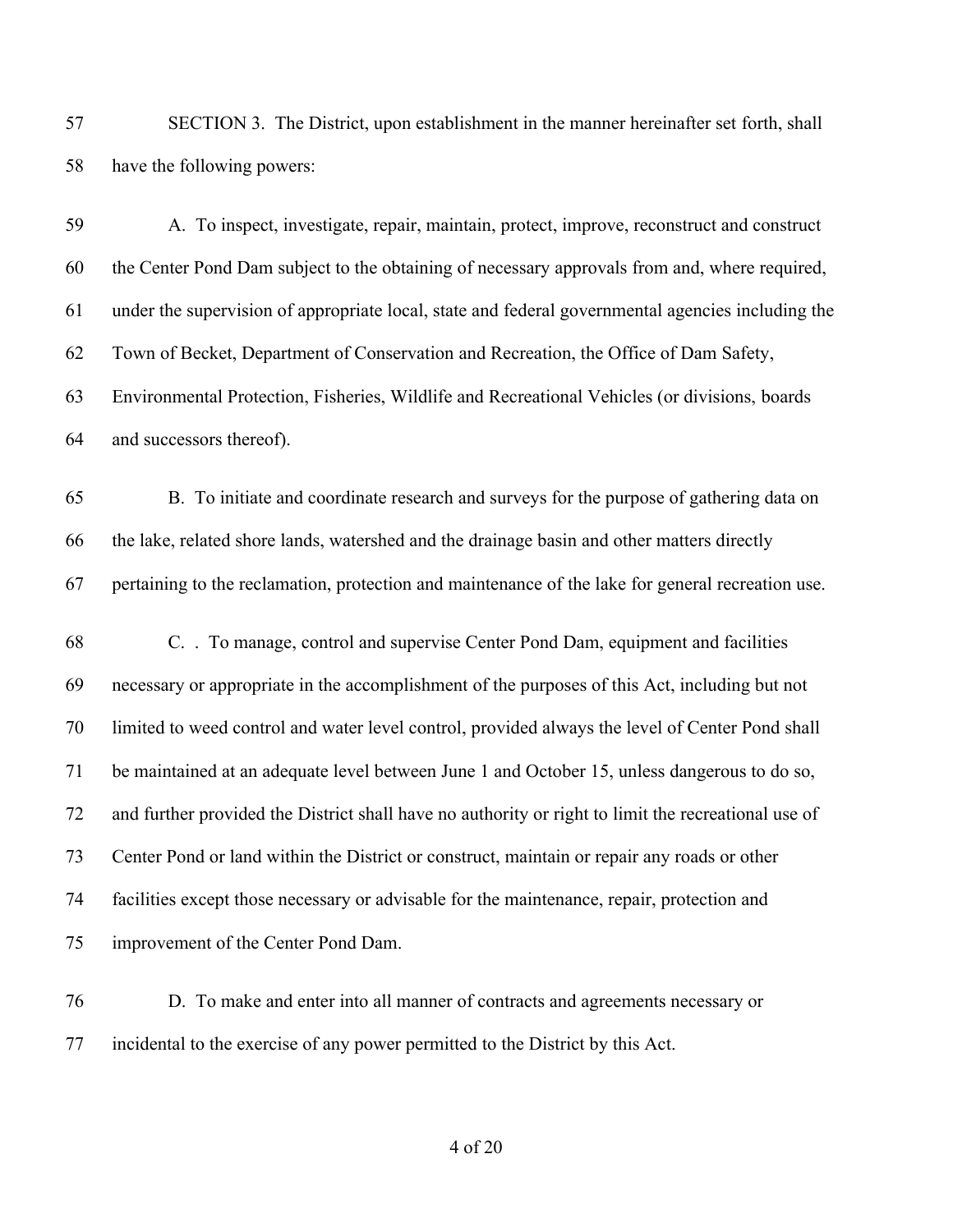E. To adopt an annual budget and to raise, appropriate and expend funds in such amount to carry out the purposes for which the District is formed. F. To acquire, by gift, purchase or lease, dispose of, lease and encumber real and personal property for the purposes of the District. G. To construct, acquire by lease or purchase, improve, maintain and operate such equipment and facilities and such other equipment, materials, supplies, facilities and services as such be required to accomplish the purposes of this Act, to the same extent and subject to the same limitations as shall apply to towns in the Commonwealth from time to time under the General Laws. H. To apply for, accept and expend financial assistance from the Federal Government, the Commonwealth, and the Town of Becket either directly or jointly with and through said town. I. To apply for, receive and expend funds from the charitable foundations or other private entities and individuals in the form of grants, gifts, loans and advances for or in aid of the purposes of this District. J. To employ such persons including consultant experts as may be deemed necessary in its judgment and to fix their compensation. K. To adopt by-laws for the regulation of its affairs and the conduct of its business, which by-laws shall be consistent with the powers conferred by this Act and with other applicable provisions of the General Laws.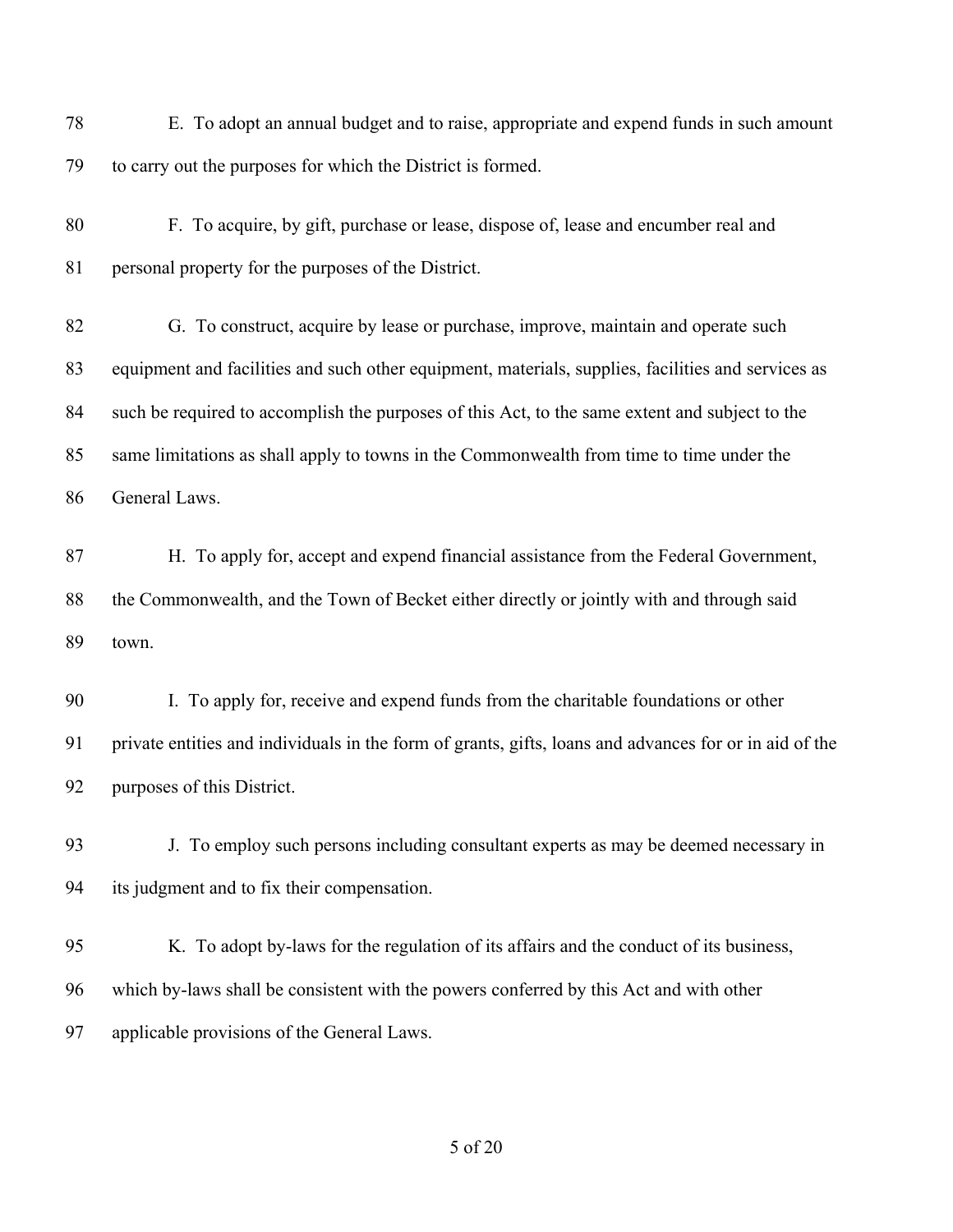L. To borrow at the first or any subsequent meeting of the District for the purpose of meeting preliminary or current expenses such sums as may be necessary and to issue therefore general obligation temporary notes for a period of not more than two (2) years, provided that such notes shall be issued only in anticipation of assessments and other revenues of the District of the fiscal year in which such notes are issued or in anticipation of money to be received from the sale of longer term bonds or notes for such purposes as are otherwise hereafter permitted in this Act.

 M. To sue and be sued in its own name and to plead and be impleaded; provided, however, that neither the District nor any officer or employee thereof shall be liable in tort except pursuant to the provisions of Chapter 258 of the General Laws; and provided further, that the District may indemnify its officers and employees to the extent provided in said Chapter 258.

 N. To invest any funds not required for the immediate use of the District in such manner and to the extent permitted under the General Laws for the investment of such funds by the Treasurer of the town.

 O. To procure insurance against any loss or liability which may be sustained or incurred in the carrying out of the purposes of this Act in such amount as the District shall deem necessary and appropriate and with one or more insurer who shall be licensed to furnish such insurance in the Commonwealth.

 P. To acquire by eminent domain the fee or such other interest in real estate as the District shall elect for the purpose of inspecting, investigating, repairing, maintaining, protecting, improving, reconstructing and constructing the Center Pond Dam and for providing access to and from the Center Pond Dam.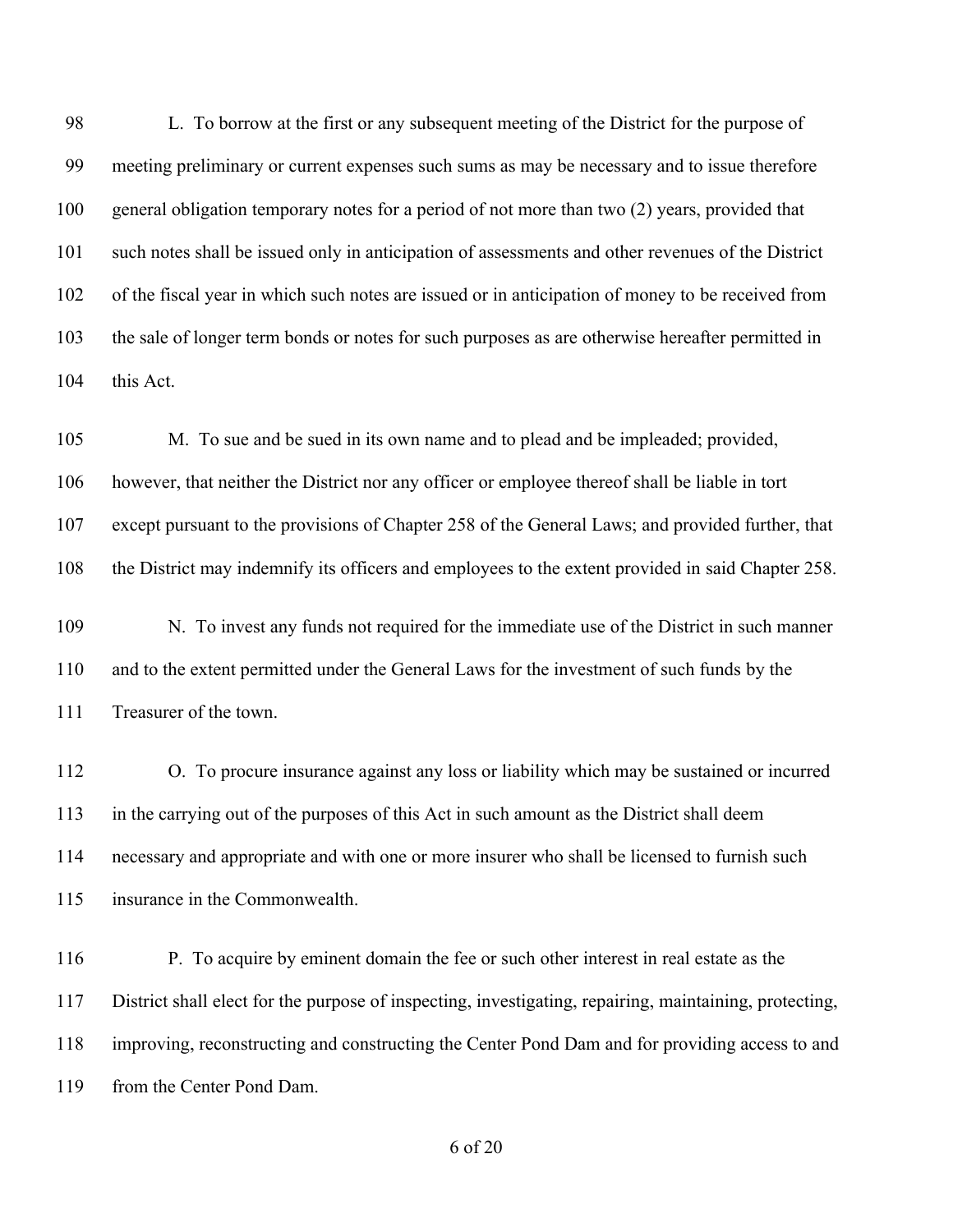Q. To perform generally all acts which are necessary or convenient to implement the powers which are expressly or by necessary implication conferred upon the District by this Act and which are not otherwise prohibited under any provision of the General Laws.

 SECTION 4. Formation. Upon enactment of this Act and within sixty (60) days thereafter, the selectmen of the Town of Becket shall call a meeting of the Proprietors of the lands to be included in the District as set forth under Section 2 above. For the purposes of establishing an initial list of owners, the selectmen shall consult with the Board of Assessors and such board shall furnish to the selectmen a listing of all property owners as of January first in the year of enactment who are owners of District Property or who within the reasonable knowledge or belief of the assessors are owners of District Property. The selectmen upon receiving such lists shall prepare and mail a notice to each such Proprietor signed by a selectmen and setting forth a time and place of a meeting to occur within said sixty (60) day period, but not less than fourteen (14) days from the date of mailing and said notice. The notice shall be in the form of a warrant specifying the matters upon which action is to be taken at the meeting and shall further clearly state that the purpose of the meeting is to consider the organization of the District. The selectmen shall further not later than fourteen (14) days prior to the date of such meeting cause a copy of the notice to be posted in one or more public access locations within the town. The meeting shall be held at a public access building in the Town of Becket unless some other location within the town shall be jointly agreed upon by the selectmen.

 At the first meeting of the District, one selectman from the Town of Becket shall initially preside and shall call the meeting to order. Said selectmen shall thereupon determine whether or not a majority of the Proprietors are present or represented by proxies duly executed and placed in the hands of the other Proprietors prior to said meeting. Lacking such a majority, the meeting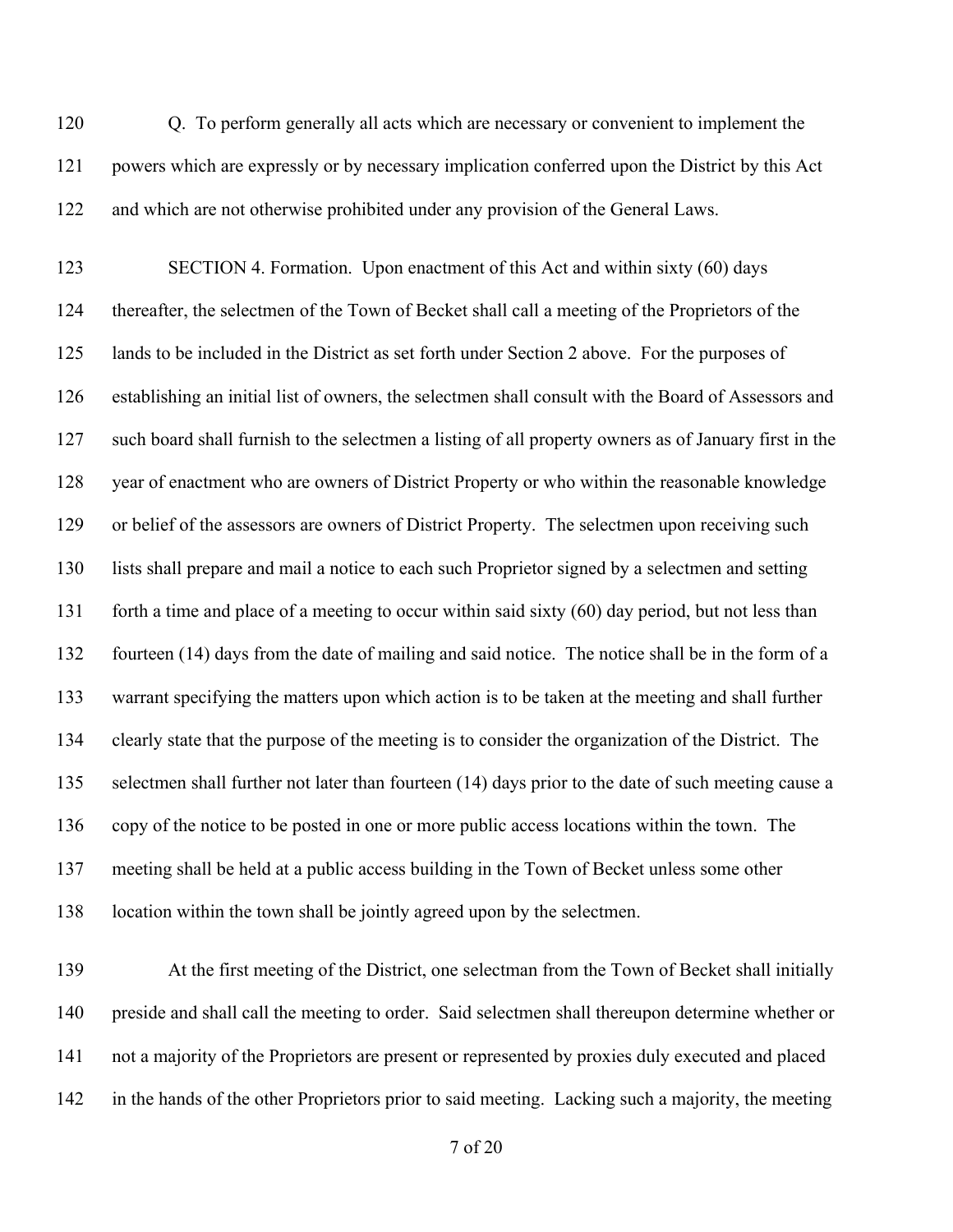| 143 | shall have no power to act, but the selectmen of the town may, in the manner above provided,             |
|-----|----------------------------------------------------------------------------------------------------------|
| 144 | call additional meetings for the same purpose within a further sixty day period.                         |
| 145 | Provided that a quorum has been determined to be present in the manner above specified,                  |
| 146 | the meeting shall then proceed to the following order of business:                                       |
| 147 | A. Election of a temporary clerk, who shall be sworn by one of the selectmen present,                    |
| 148 | and a moderator who shall thereupon preside.                                                             |
| 149 | B. The taking of a vote to determine whether or not the District authorized by this Act                  |
| 150 | shall be established and organized, which vote shall require an affirmative vote of two-thirds of        |
| 151 | the Proprietors present and voting in person or by proxy. If such vote shall be in the negative,         |
| 152 | the meeting shall thereupon adjourn. If such vote shall be in the affirmative and upon the               |
| 153 | required majority, the meeting shall next proceed to consider the order of business set forth in         |
|     |                                                                                                          |
| 154 | sub-paragraphs C through F, inclusive.                                                                   |
| 155 | C. The adoption of District by-laws and form of District seal.                                           |
| 156 | D. The election by ballot of a District clerk and a District treasurer, who may be the                   |
| 157 | same person, and who shall be a Proprietor as defined in Section 1 of this Act, to hold office           |
| 158 | until one year from the next succeeding annual meeting and at each annual meeting after the first        |
| 159 | a clerk and treasurer shall be elected by ballot for one year. There shall also be elected by ballot     |
| 160 | three (3) members of the Prudential Committee, constituted in its entirety as hereafter set forth,       |
| 161 | said three $(3)$ members to hold office, one for three $(3)$ years, one for two $(2)$ years, and one for |
| 162 | one (1) year, from the next succeeding annual meeting. At each annual meeting after the first, a         |
| 163 | member of the committee shall be elected by ballot for three (3) years. The aforesaid officers of        |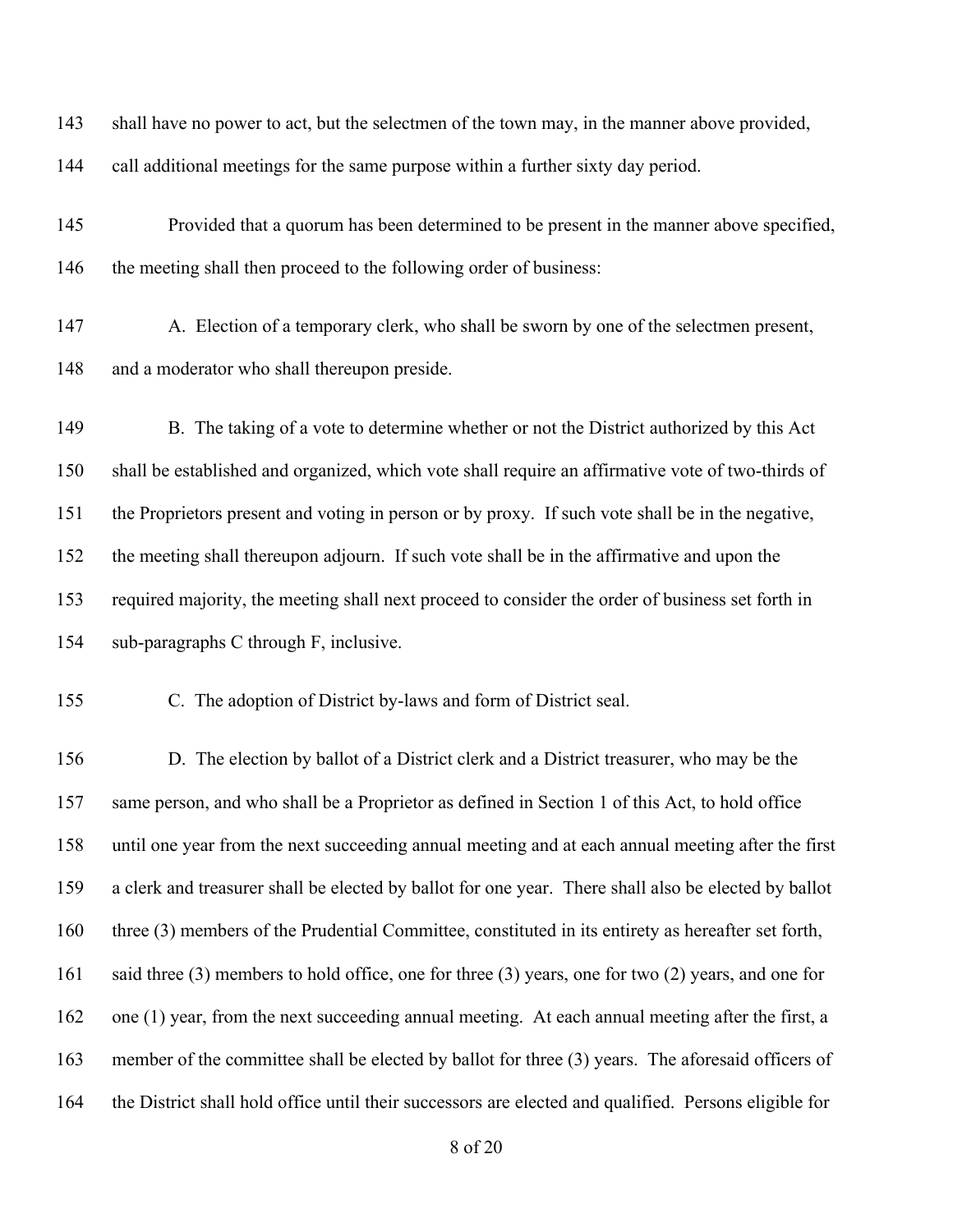nomination and election to the Prudential Committee shall be at least eighteen years of age and 166 shall be persons entitled to vote as owners.

 E. The adoption of an initial budget for the remainder of the fiscal year and the appropriation of monies to be raised by assessment upon the real property within the District held by Proprietors.

 F. The consideration of such other business as shall be consistent with the power and authority conferred by this Act.

 The District clerk shall retain all proxy votes cast at the initial meeting, together with the minutes of the meeting and as part of the permanent record of the District. The clerk shall further prepare a certificate of the vote taken to organize the District and shall affix the form of seal thereto as adopted by the initial District meeting and shall obtain the endorsement of the selectmen initially presiding at the meeting thereon. Such certificate shall be forwarded to the Attorney General of the Commonwealth within thirty (30) days following the adjournment of the meeting and upon filing said certificate, the provisions of this Act shall take full effect.

 SECTION 5. Voting. At the initial District meeting, at all subsequent annual and special District meetings, voting by Proprietors shall be governed by the requirements of this Section. There shall be one vote available to be cast for each District Property parcel assessed for real estate taxes by the Board of Assessors of the Town of Becket as set forth in Section 1 of this Act irrespective of whether there be more than one owner for such parcels and excluding, however, land owned by the Commonwealth of Massachusetts or its political bodies.. In the event of more than one owner, the Proprietors shall designate in writing to the clerk prior to the commencement of the meeting, the person authorized to vote on behalf of the Proprietor at such meeting and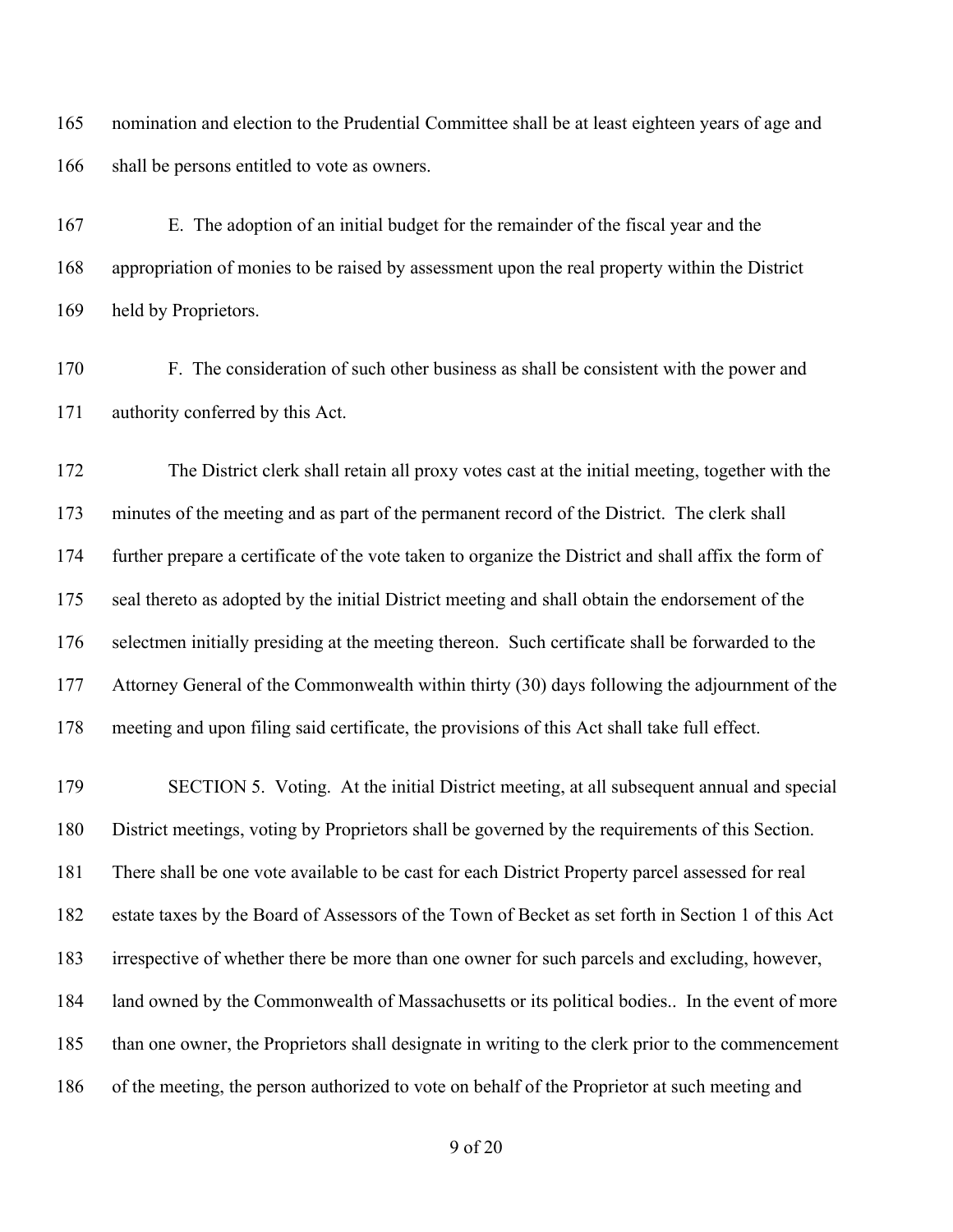such person shall be presumed as qualified and authorized to present signatories. A Proprietor owning a parcel with his/her spouse shall not be required to furnish a written proxy from his/her spouse and either shall be presumed to be qualified to vote.

 The authority of a person to cast a proxy vote on behalf of a Proprietor shall likewise be determined by the clerk. Further, all proxies must be tendered in writing prior to the commencement of any District meeting and shall clearly set forth the name and address of the proprietor entering the proxy, the name and address of the person who is to exercise the proxy, the signature of the proprietor granting same and the date of execution. The District may, if it so elects, adopt in its by-laws an approved form of proxy to satisfy the requirements of this Section. The duration of a proxy shall be as established by District by-law.

 SECTION 6. Annual and Special Meetings; Quorum Requirements. Annual meetings of the District shall be held on the last Saturday in May in each year or at such other time as the District shall establish from time to time in its by-laws. Annual or other special meetings of the District shall be called by warrant under the hands of the Prudential Committee, notice of which shall be given fourteen (14) days at least before such meeting. The warrant shall be mailed first class, postage pre-paid to each Proprietor of record in the District and a copy of same shall be directed to a constable of the Town of Becket or to some other person who shall cause a copy of said notice to be posted in one or more public place within the town or by advertising in a newspaper published at least weekly within Berkshire County and having a general circulation within the town. The warrant for all District meetings shall state the time and place of the meeting and the subjects to be acted upon thereat. The Prudential Committee shall insert in the warrant of the annual meeting all subjects, the insertion of which shall be requested of them in writing by ten (10) or more owners and in the warrant for each special District meeting all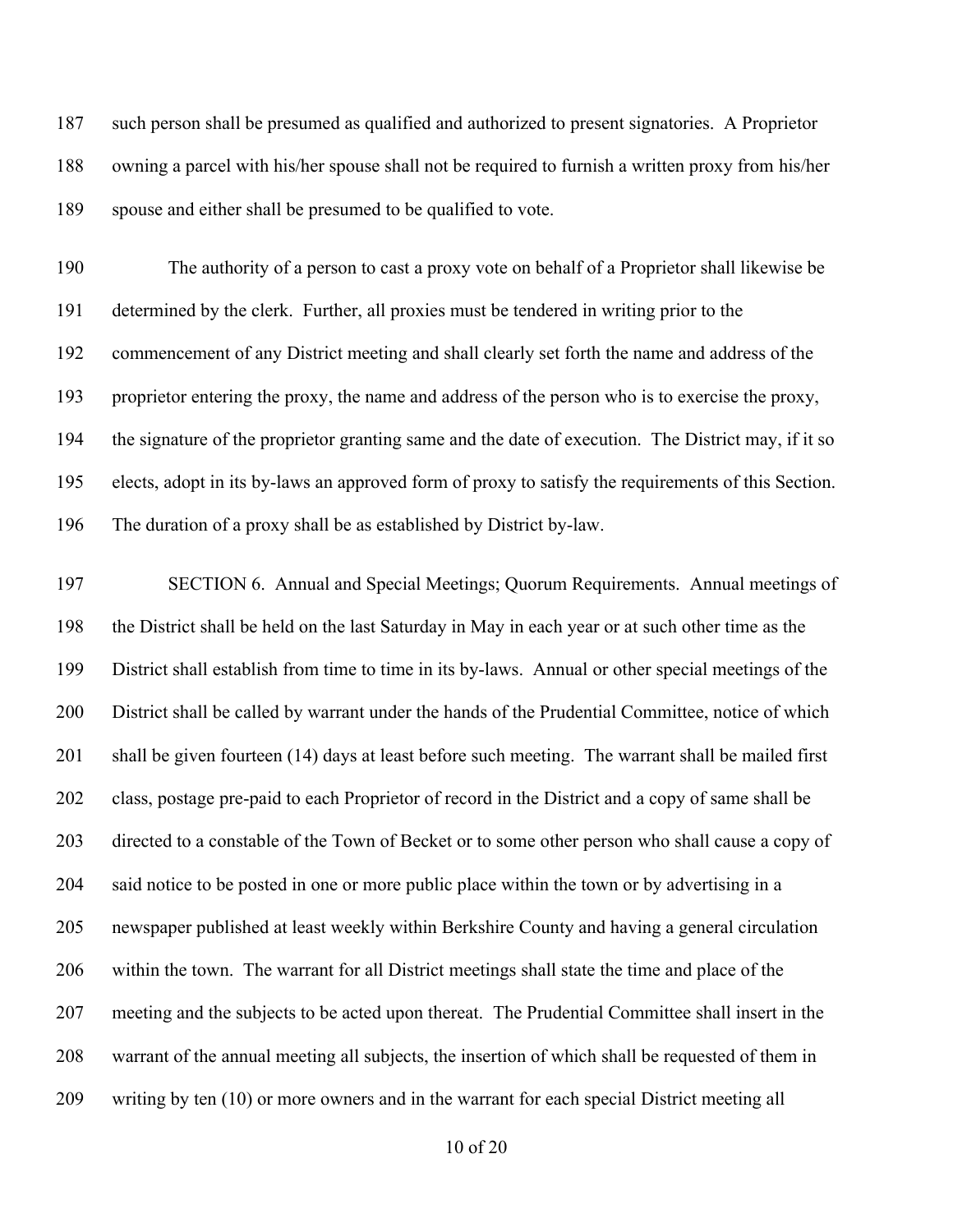subjects the insertion of which shall be requested of them in writing by twenty (20) or more owners. The Prudential Committee shall call a special District meeting at its behest or upon request in writing of not less than twenty (20) owners. Special meetings so requested shall be held not later than thirty (30) days after the receipt of such request. No action taken at the annual or any special District meeting shall be valid unless the subject matter thereof shall have been set forth in the warrant for such meeting. Two or more District meetings for District purposes may be called for by the same warrant. At every District meeting a moderator shall be chosen by ballot and shall have the powers of the moderator of a town meeting.

 District meetings shall be governed by Chapter 39 of the General Laws except as otherwise expressly provided in this Act.

 The Board of Assessors of the Town of Becket shall, at least thirty (30) days prior to the annual District meeting, prepare and forward to the Prudential Committee a true and complete alphabetical listing with addresses of the owners reflected in their records as of January first of 223 that year and from the records maintained by the assessors pursuant to Chapter 59 and other related provisions of the General Laws. A copy of such list shall be maintained in a manner accessible to the owners and the general public at all reasonable times by the Prudential Committee and/or the District clerk and shall further be available for inspection at the annual meeting and any special meeting of the District. The Board of Assessors shall likewise maintain a list of owners by separate list or special designation on their list of all assessed parcels.

 Quorum requirements for annual meetings and special meetings of the District shall be specified for the initial District meeting set forth above or otherwise as the District shall determine from time to time in its by-laws, provided always that the quorum requirements for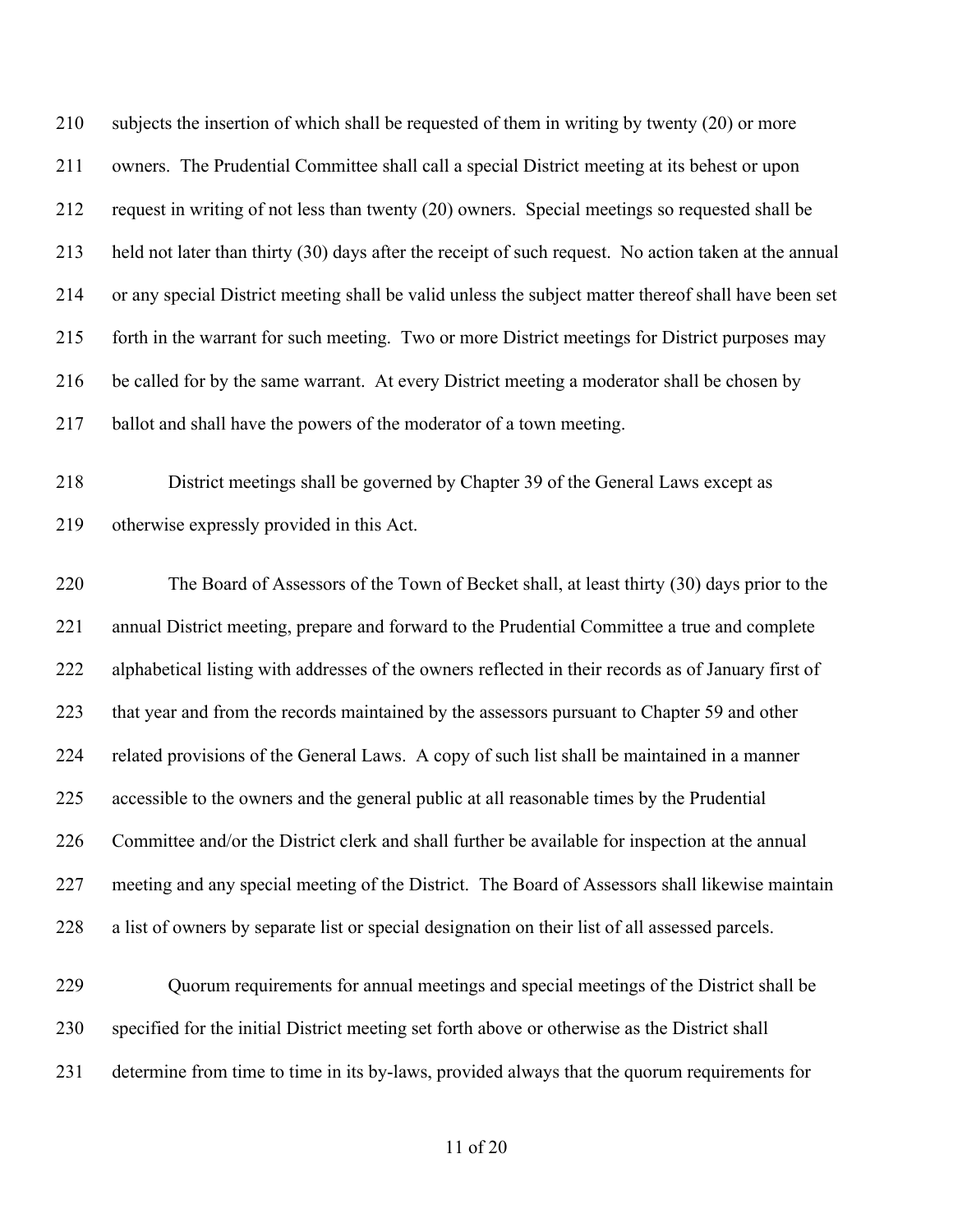| 232 | any meeting at which there may be a vote to amend the District's by-laws shall be no less than   |
|-----|--------------------------------------------------------------------------------------------------|
| 233 | 50% of the eligible and qualified Proprietors in person or by proxy but a lesser number may      |
| 234 | adjourn any meeting from time to time without further notice.                                    |
| 235 | Any matter to be voted upon at an annual or special meeting of the District shall require        |
| 236 | only a majority of those owners present in person or by proxy and voting on the question, except |
| 237 | for the following actions which shall require a two-thirds vote:                                 |
| 238 | A vote to petition for dissolution of the District.                                              |
| 239 | A vote to purchase, to take by eminent domain or otherwise acquire real property.                |
| 240 | A vote to finance any undertaking which is authorized by the Act to be financed in whole         |
| 241 | or in part by the issuance by the District of long term notes or bonds.                          |
| 242 | A vote to amend the District by-laws.                                                            |
| 243 | SECTION 7. Prudential Committee Composition and Duties. The Prudential                           |
| 244 | Committee shall have and shall exercise, the following powers and duties:                        |
| 245 | A. The expenditure for the purposes permitted to the District, of the money raised and           |
| 246 | borrowed by the District.                                                                        |
| 247 | B. The annual preparation of a budget for the management and operation of the District           |
| 248 | and the submission of such budget to the annual District meeting for its approval. Such budget   |
| 249 | shall include the committee's estimate of those monies required to be raised and appropriated by |
| 250 | means of assessment upon the District proprietors, by borrowing, or otherwise to be received.    |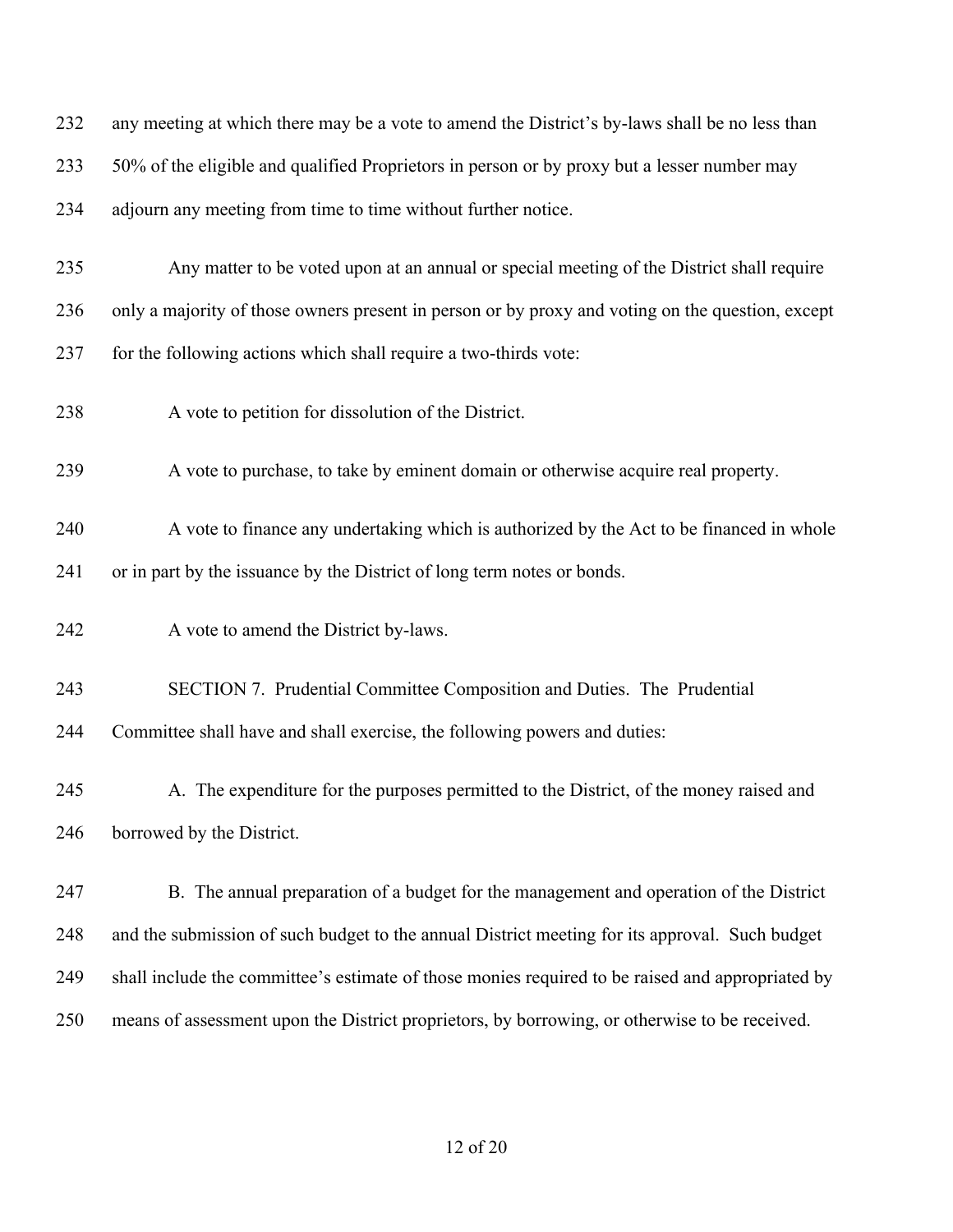C. To apply in the name of the District for grants, loans, and other assistance from both governmental and non-governmental entities.

 D. Subject to prior appropriation therefore, to enter into agreements and contracts involving the purpose or lease of services, equipment and supplies consistent with the powers granted by this Act.

 E. Subject to prior appropriation therefore, to hire, supervise, suspend and discharge such employees as the Prudential Committee shall deem necessary or appropriate for the conduct of the work to be performed by the District including, but not limited to, a District superintendent who shall have charge on a day to day basis of all District employees and who shall be responsible on behalf of the Prudential Committee for the conduct and/or supervision of any and 261 all work to be performed by or on behalf of the District pursuant to this Act. Compensation and benefits for the District superintendent and all other employees shall, subject to prior appropriation therefore, be as determined from time to time by vote of the Prudential Committee. SECTION 8. Meetings. That the Prudential Committee shall meet as necessary, but in no event less frequently than every six months. A quorum of the Prudential Committee shall be required at all meetings for the conduct of any business thereat, and shall consist of its voting members. The initial meeting of the Prudential Committee shall occur not later than thirty (30) days following the establishment of the District. Thereafter the Prudential Committee shall schedule one meeting to occur in each year immediately following the adjournment of the annual District meeting. At such initial meeting and at all subsequent meetings following the annual District meeting, the Prudential Committee shall elect from its members a chairman who shall preside at all committee meetings and shall serve until his successor shall be elected at the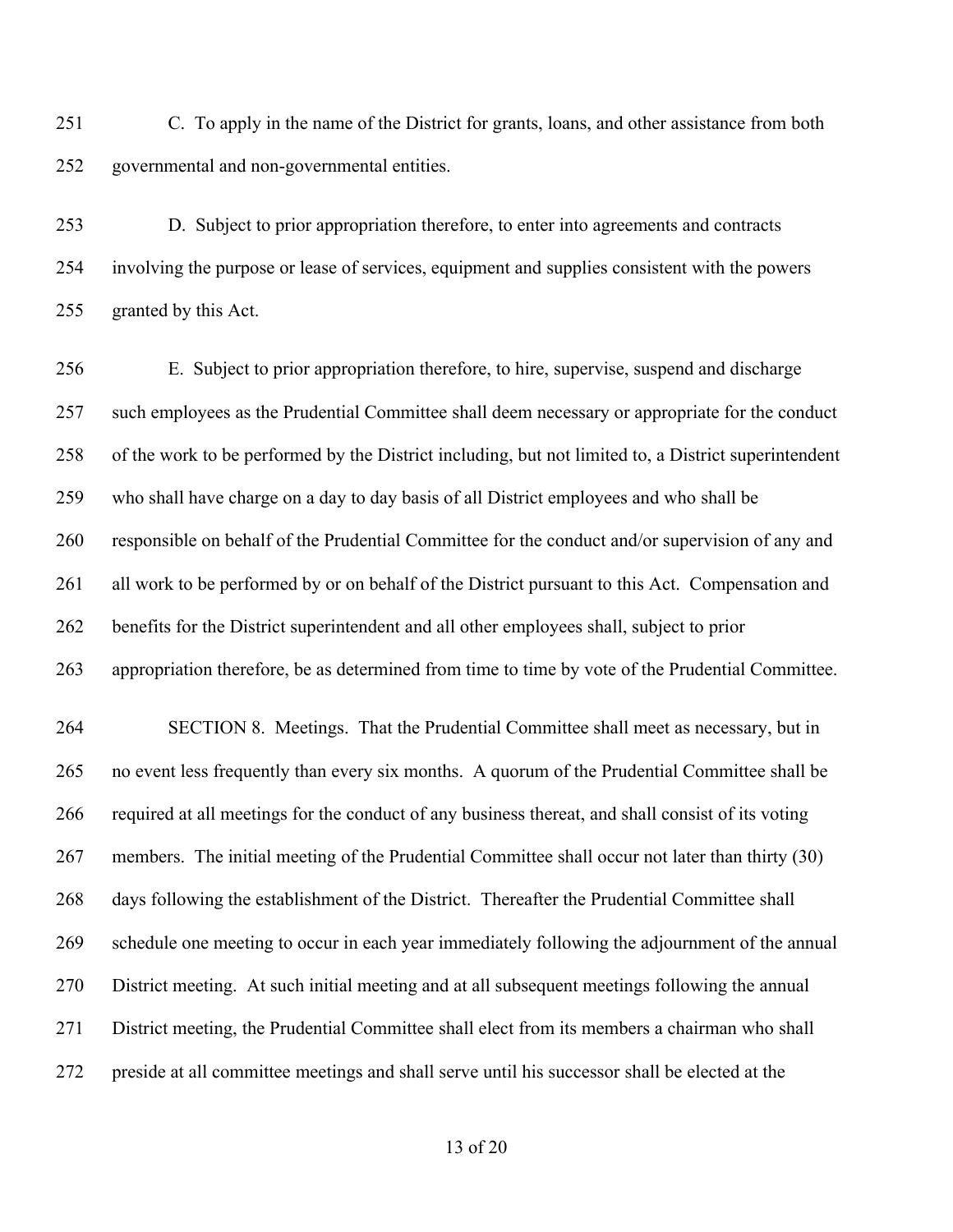meeting following the annual District meeting. The Prudential Committee shall also elect a vice- chairman who shall be empowered to preside over committee meetings in the absence of the chairman and who shall serve for a like term. The District may, subject to a prior appropriation therefore, provide appropriate compensation for District officers including members of the Prudential Committee and including the expense of travel, meals and lodging for such officers and Prudential Committee members residing outside the District.

 SECTION 9. Prudential Committee; Miscellaneous. Without limiting its power as set forth above in this act, the Prudential Committee will have charge of expenditures on account of 281 the District duly budgeted and appropriated pursuant to the powers granted to the District and shall exercise the authority conferred upon it by District by-law, except as otherwise expressly provided in this Act.

 SECTION 10. Treasurer. The District treasurer shall receive and take charge of all money belonging to the District, and pay over and account for the same according to the order of the District or of its Prudential Committee. No other persons shall pay any District bill; provided, however, that this provision shall not prohibit the treasurer from paying such bill by the use of a bank treasurer's or cashier's check. He shall further have the authority given to an auditor by Section 51 of Chapter 41 of the General Laws, and shall annually render a true account of his receipts and disbursements and report of his official acts to the District. The treasurer shall give bond annually for the performance of his duties in a form approved by the Commissioner of Revenue and in such sum, not less than the amount established by said Commission, as shall be fixed by the Prudential Committee, and if he fails to give such bond within ten (10) days after his election or appointment, or if within ten (10) days after the expiration of said bond or any renewal of said bond, he fails to file a renewal thereof, the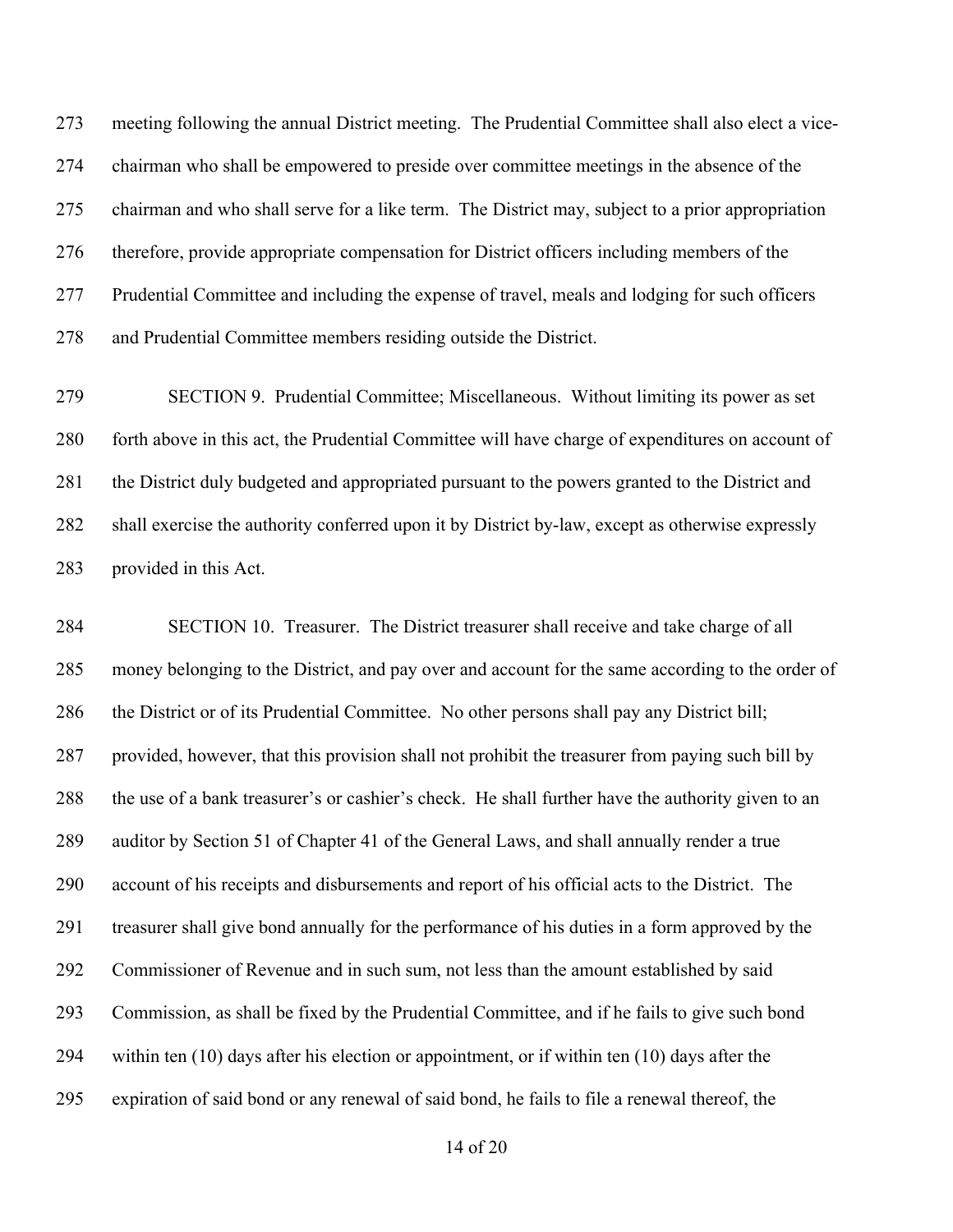Prudential Committee shall declare the office vacant and the vacancies shall be filled by the Prudential Committee in the manner set forth in Section 12 of this Act.

 SECTION 11. Clerk. The District clerk shall, in addition to the other duties specified herein, take all minutes at District meetings and at meetings of the Prudential Committee and maintain a record of such minutes in a manner provided for the maintenance of records of minutes of town meetings and of meetings by the Boards of Selectmen in the Commonwealth. The clerk shall further be the official responsible for certifying copies of any and all votes taken at a District meeting or a meeting of the Prudential Committee.

 SECTION 12. Vacancies. Any vacancy occurring in the office of clerk, treasurer or member of the Prudential Committee elected by the District may be filled by the District for the remainder of the unexpired term at any special meeting called for that purpose, or in the case of a vacancy in the office of clerk or treasurer or disability effecting either of said officers, the Prudential Committee may appoint a person to fill said vacancy until an election can be held or the disability is removed. Such temporary appointee shall be sworn and shall perform the duties of the office to which he is appointed during his tenure thereof. A temporary treasurer appointed to fill a vacancy, as above provided, shall give bond in the same manner as the treasurer.

 SECTION 13. District Assessments. At its initial meeting, and at the annual meeting each and every year thereafter, the District shall adopt by two-thirds vote as above set forth, a method to be employed during the fiscal year to which the meeting relates for financing the share of its annual budget which is anticipated to be required to be funded by the District. The District may vote to adopt any of the following methods of financing, or combination thereof: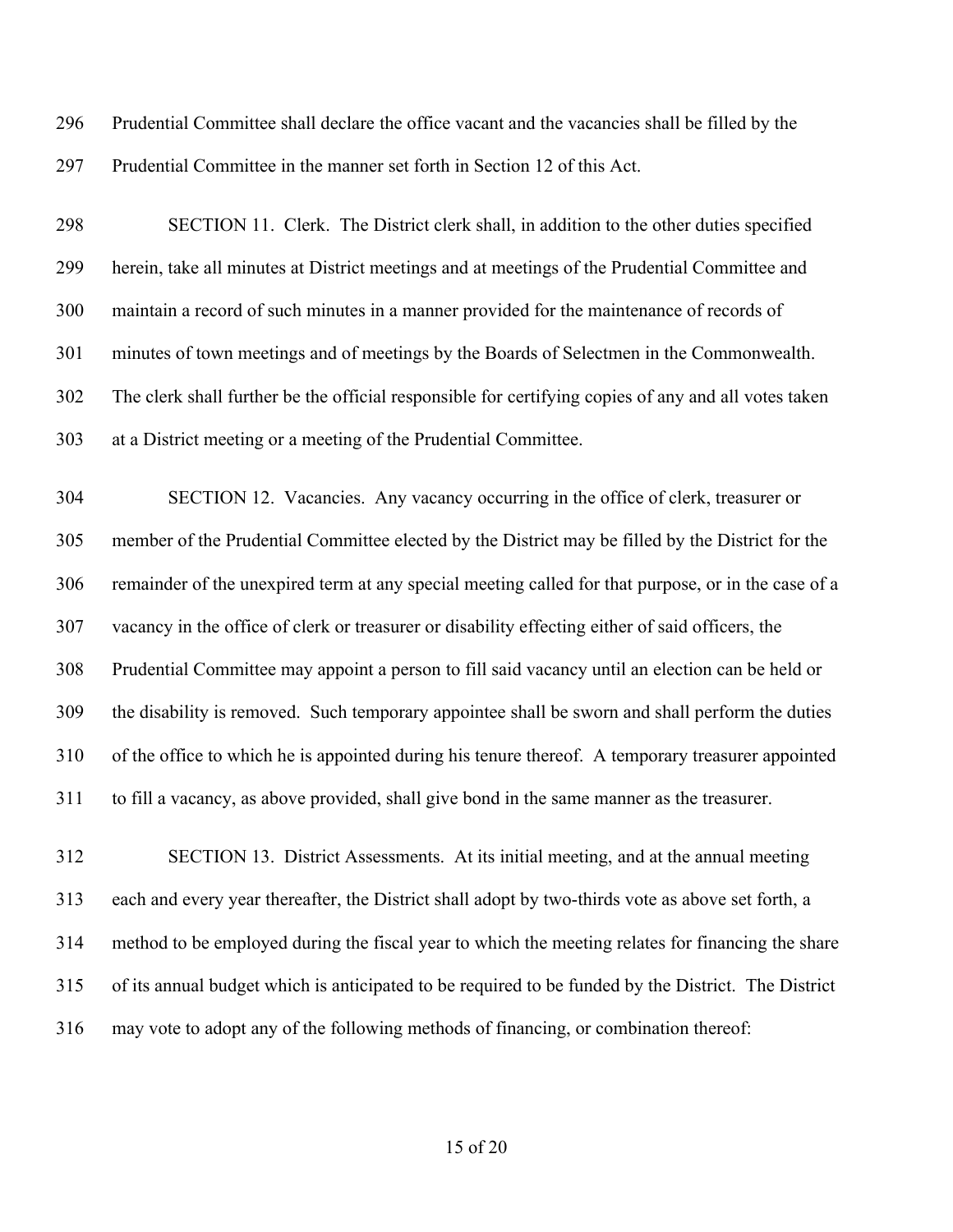A. The District may raise by assessments upon the real estate situated within the District the sum required to meet the District budget.

 B. The District may incur debt by a temporary loan in anticipation of the collection of assessments during the fiscal year in which said debt is incurred or during the next succeeding fiscal year.

 C. The District may incur debt to the amount advisable for District improvements or major equipment purchases and may issue therefore notes or bonds, and may, if the District further so approves, issue notes or bonds on the condition that the first payment on account of the principal shall be deferred for a period of not more than five (5) years from the date of issue of such notes or bonds and that the whole amount of such debt shall be payable within a period of not more than twenty-five (25) years after such notes or bonds are issued. No such issue shall be for a term longer than the reasonably estimated useful life of the improvements, facilities and equipment to be so funded.

 Indebtedness incurred by the District under the provision of this subsection shall be subject to Chapter 44 and to other provisions of the General Laws applicable to notes and bonds of Districts except as otherwise provided in this Act. If the District issues notes or bonds and thereafter it shall receive an appropriation from another governmental entity to cover such part, if any, of the expenses of such improvements, the District, in its discretion, unless otherwise mandated by the terms and conditions of the grant from such governmental unit, shall make all or any part of such appropriation available to redeem notes or bonds of the District and shall hold the balance, if any, to the credit of the District to be used for the payment of the expense of such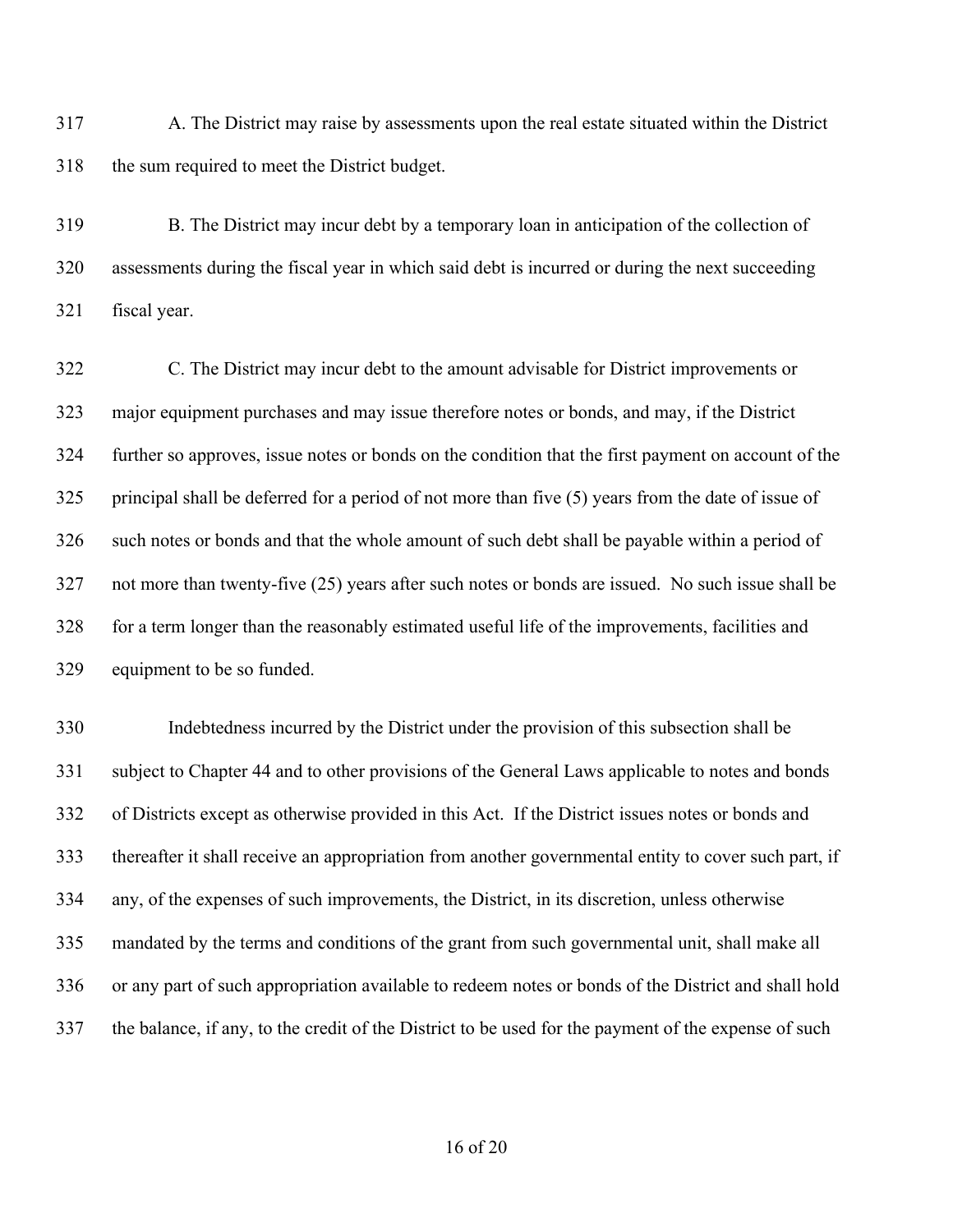improvements, facilities and for equipment. Bonds or notes issued under this Section shall be the general obligations of the District.

 That portion, if any, of the budgeted expense for the initial fiscal year and for each subsequent fiscal year which shall be required by the District for the payment of principal and interest on bonds and notes issued or to be issued by the District and which will be due during the ensuing fiscal year together with those amounts necessary to be raised by the District to maintain and operate the District during said fiscal year for capital outlay items, the costs of which is not otherwise funded, and all other budgeted expenses for which the District is authorized to raise money, the costs of which items the District shall have voted to raise by assessment upon land and improvements of the proprietors within the District shall be subject of a separate vote at the initial District meeting. If the District so votes, the schedule of assessed valuations of land and improvements established by the Boards of Assessors in the Town of Becket for the same fiscal year under the provisions of Chapter 59 of the General Laws, as from time to time amended, shall be relied upon as the basis for determination of the pro-rata share of the District budget voted to be raised and appropriated to be paid by the proprietors upon their lands and improvements lying within the district.

 Following the adjournment of the initial District meeting and each annual District meeting thereafter, the clerk of the District shall certify to the assessors of the Town of Becket all sums of money voted to be raised by District assessment and the method and means of assessment voted upon at such meeting, which votes will have been adopted by two-thirds majority as provided above in this Act, together with the amount to be paid by each proprietor according to the determination made by such votes. The assessors of the Town of Becket shall without further vote, assess such amounts upon the lands of the proprietors within the District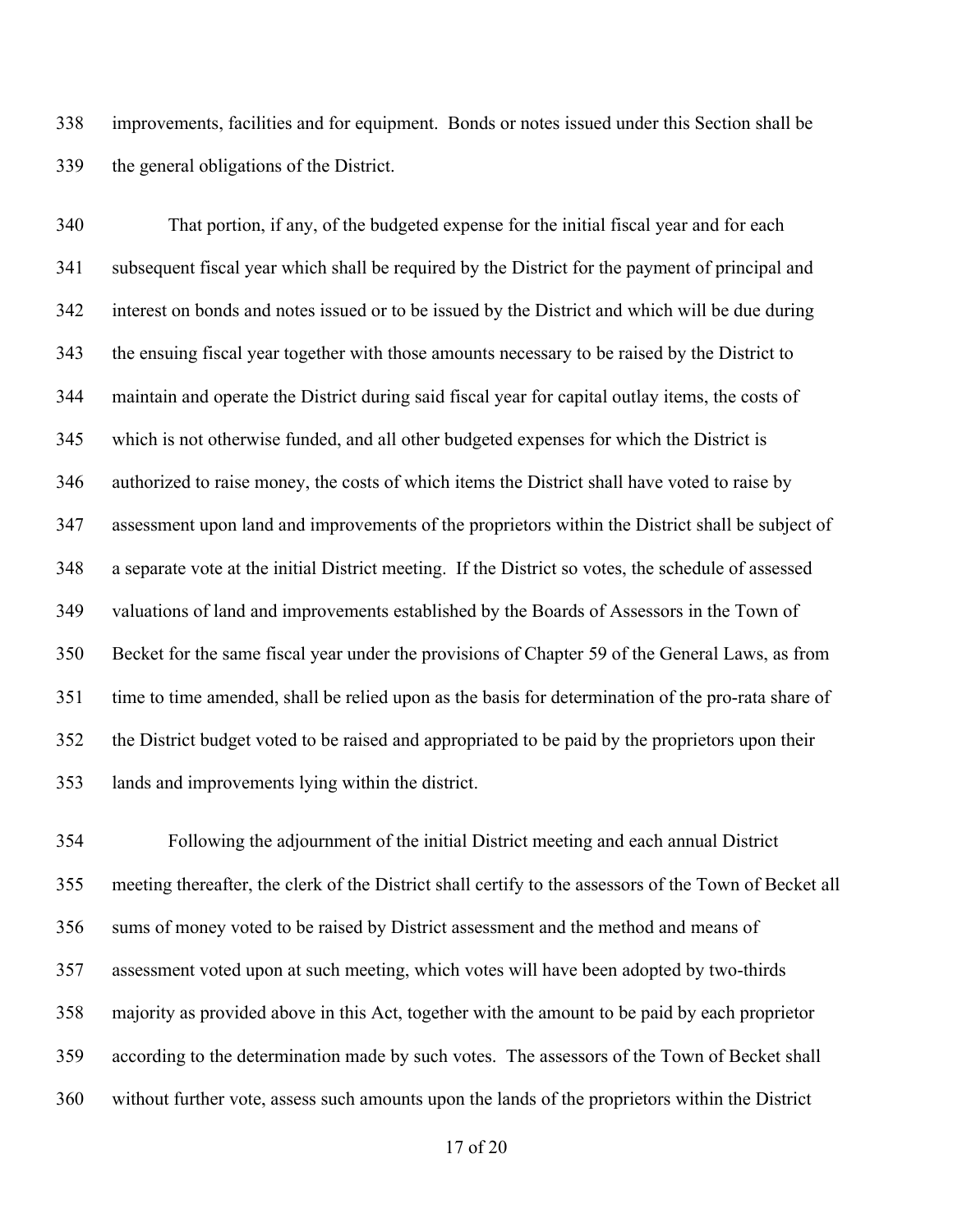and commit to the collector of taxes of the town who thereupon shall have and exercise the same powers and duties in relation to the collection of town taxes. The collector shall remit weekly to the District treasurer all sums collected by him on account of such assessments. An assessment made hereunder shall be a lien upon the land assessed therefore, in the same manner as a lien for real estate taxes assessed by the town under the provisions of Section 37 of Chapter 60, and other related provisions of the General Laws, as from time to time amended.

 SECTION 14. Fiscal Year. The fiscal year of the District shall be the same fiscal year as established by the General Laws for cities and towns in the Commonwealth.

 SECTION 15. Votes. Unless otherwise specified in this Act, or otherwise required by General Law, all actions permitted to be taken at annual or special District meetings shall require a majority vote of those Proprietors present in person or by proxy at said meeting and entitled to vote thereat, who shall constitute a quorum in accordance with this Act or otherwise by by-law of the District. Likewise, all actions permitted to be taken by the Prudential Committee shall require a majority vote of the committee members present at said meeting who shall constitute a quorum in accordance with this Act.

 SECTION 16. Town Officers Compensation. The District shall include in its initial and in all subsequent annual appropriations, compensation for the Board of Assessors and the Tax Collector of the Town of Becket, as the District shall annually establish.

 SECTION 17. Liability of Towns and of the Commonwealth. Notwithstanding their membership on the Prudential Committee, neither the Town of Becket nor any agency or department of the Commonwealth shall be obligated for any debts of the District, not shall they by virtue of this act be required to pay for any liability, obligation or expense made, suffered or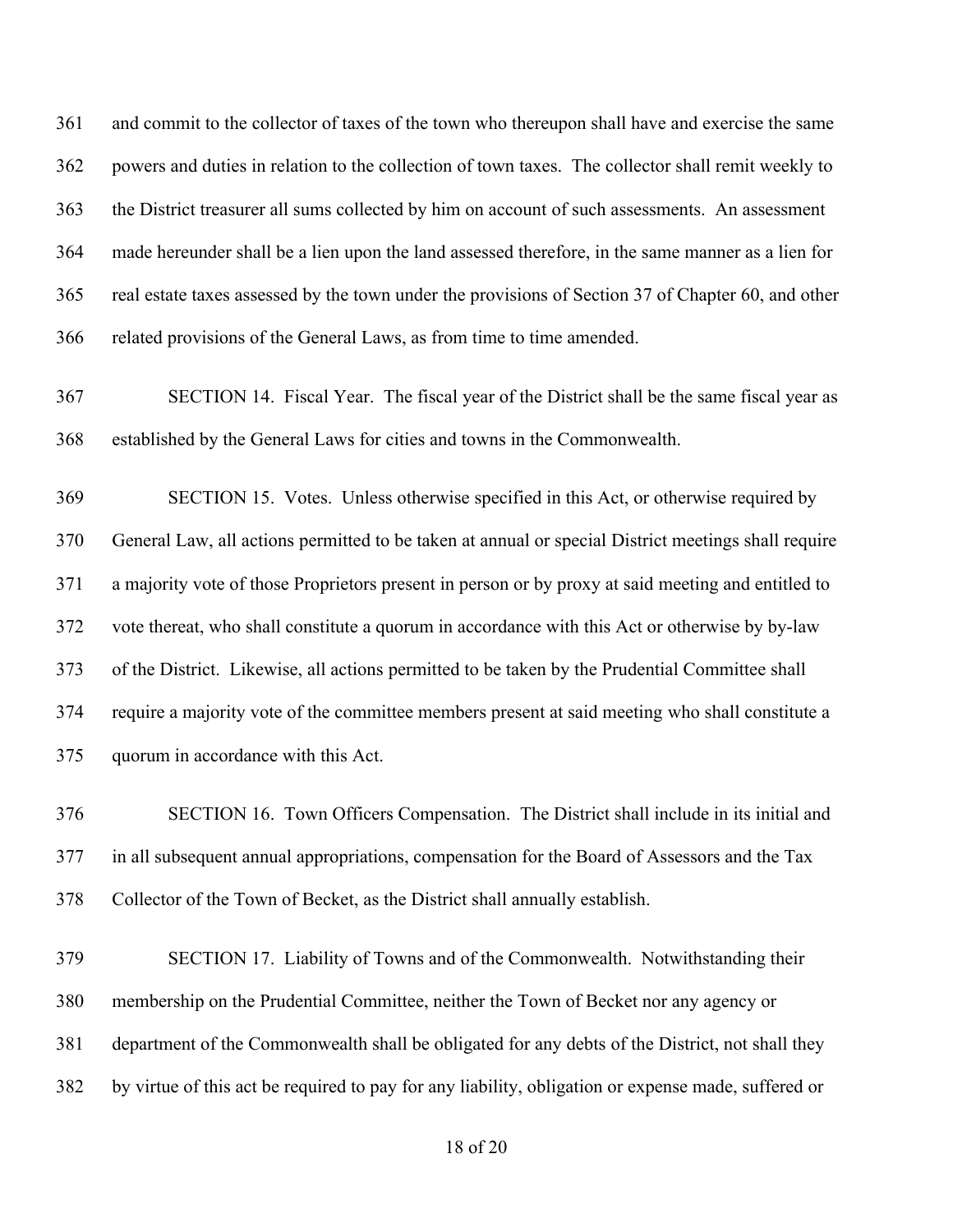incurred by the District. In like manner, the Proprietors of the District shall not be individually liable or obligated with respect to debts or other obligations made, suffered or incurred by the District except with respect to the payment as assessments upon their land as provided for in this Act.

 SECTION 18. Jurisdictions; Other Governmental Entities. No provision of this Act shall be deemed to modify or amend any power, authority or jurisdiction now or hereafter vested in any agency, department or unit of state, local or federal government as it relates to the use, operation or enjoyment of Center Pond available for use by the general public not only for recreational use but for other purposes now or hereafter permitted or required by federal, state or local law, regulation and local by-law.

 SECTION 19. Overlay Account. The District shall establish in its initial budget in all subsequent fiscal year budgets an overlay account and a reserve fund as provided for towns under the provisions of Section 25 of Chapter 59 and Section 5C of Chapter 40 of the General Laws. The District is further authorized to establish and maintain a stabilization fund under the provisions of Section 5B of Chapter 40 of the General Laws. The District shall further be subject to an audit of its accounts in the manner provided in Section 40 of Chapter 44 of the General Laws.

 SECTION 20. District Boundaries; Additions and Exclusions. Immediately upon the formation of the District, the District clerk shall, in addition to the other duties to be performed by such District officer, cause a review to be made at that time and from time to time thereafter of the records required to be maintained by the Board of Assessors for the Town of Becket including copies of deeds furnished to said boards by the Registry of Deeds, and shall otherwise